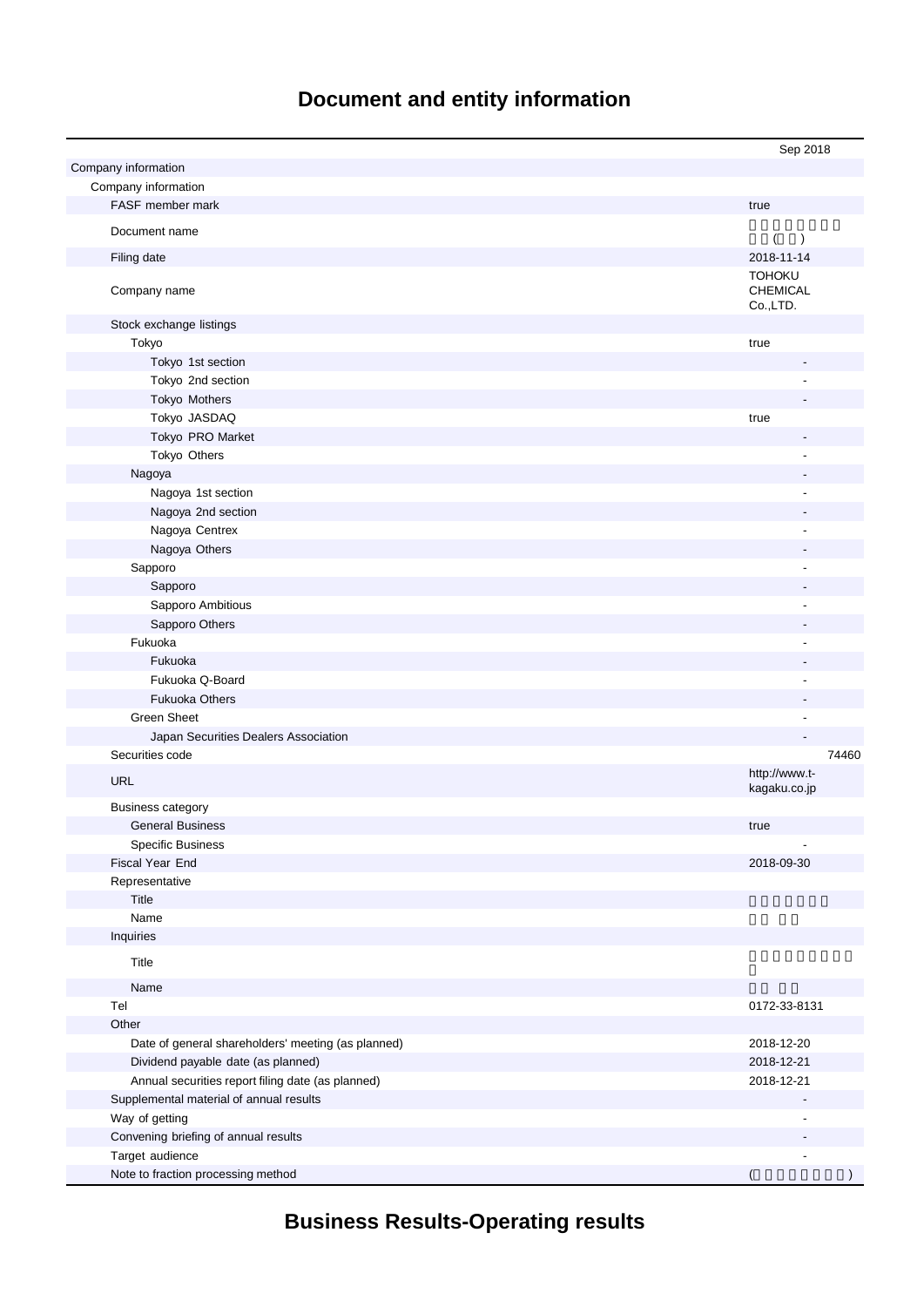|                                                    | Sep 2018 | Sep 2017 |
|----------------------------------------------------|----------|----------|
| Operating results                                  |          |          |
| Operating results                                  |          |          |
| Consolidated operating results                     |          |          |
| Consolidated income statements information         |          |          |
| Net sales                                          |          |          |
| Net sales                                          | 31,730   | 30,862   |
| % change                                           | 2.8      | 2.5      |
| Operating profit                                   |          |          |
| Operating profit                                   | 292      | 202      |
| % change                                           | 44.5     | 2.4      |
| Ordinary profit                                    |          |          |
| Ordinary profit                                    | 333      | 242      |
| % change                                           | 37.2     | 4.4      |
| Profit attributable to owners of parent            |          |          |
| Profit attributable to owners of parent            | 305      | 133      |
| % change                                           | 128.9    | 6.5      |
| Note to consolidated income statements information |          |          |
| Comprehensive income                               |          |          |
| Comprehensive income                               | 380      | 293      |
| Change in comprehensive income                     | 29.4     | 136.0    |
| Other consolidated operating results               |          |          |
| Basic earnings per share (Yen)                     | 326.18   | 142.46   |
| Diluted earnings per share (Yen)                   |          |          |
| Rate of return on equity (%)                       | 5.9      | 2.7      |
| Ordinary profit to total assets ratio (%)          | 2.2      | 1.7      |
| Operating profit to net sales ratio (%)            | 0.9      | 0.7      |
| Note to consolidated operating results             |          |          |
|                                                    | 30       |          |

Note to operating results

## **Business Results-Financial positions**

| (in millions of yens)                    |          |          |
|------------------------------------------|----------|----------|
|                                          | Sep 2018 | Sep 2017 |
| <b>Financial positions</b>               |          |          |
| Financial positions                      |          |          |
| Consolidated financial positions         |          |          |
| Total assets                             | 15,545   | 14,957   |
| Net assets                               | 5,308    | 4,998    |
| Capital adequacy ratio (%)               | 34.0     | 33.4     |
| Net assets per share (Yen)               | 5,637.31 | 5,328.93 |
| Note to consolidated financial positions |          |          |
| Owner's equity                           | 5,284    | 4,995    |
|                                          | 30       |          |

Note to financial positions

**Business Results-Cash flows**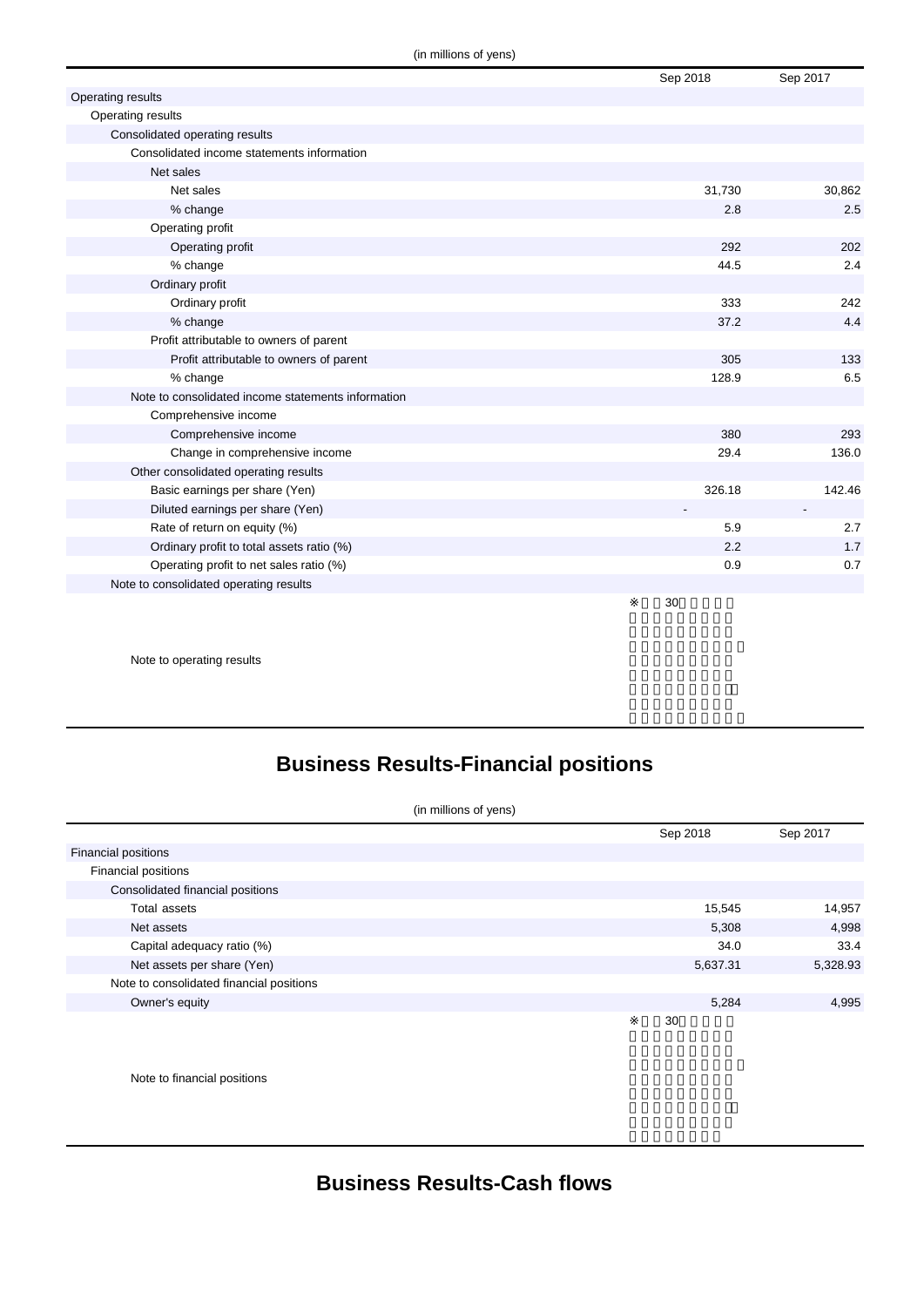|                                      | Sep 2018                 | Sep 2017       |
|--------------------------------------|--------------------------|----------------|
| Cash flows                           |                          |                |
| Cash flows                           |                          |                |
| Consolidated cash flows              |                          |                |
| Cash flows from operating activities | 334                      | 1,153          |
| Cash flows from investing activities | 121                      | $\overline{4}$ |
| Cash flows from financing activities | $-208$                   | $-182$         |
| Cash and equivalents, end of period  | 1.519                    | 1.271          |
| Note to consolidated cash flows      |                          |                |
| Note to cash flows                   | $\overline{\phantom{0}}$ |                |

### **Dividends**

| (in millions of yens)                                           |                              |          |          |
|-----------------------------------------------------------------|------------------------------|----------|----------|
|                                                                 | Sep 2019                     | Sep 2018 | Sep 2017 |
| <b>Dividends</b>                                                |                              |          |          |
| Dividends                                                       |                              |          |          |
| <b>Dividends</b>                                                |                              |          |          |
| Dividend per share (Yen)                                        |                              |          |          |
| Dividend per share (Yen)                                        |                              |          |          |
| First quarter                                                   |                              |          |          |
| Result                                                          |                              |          |          |
| Forecast                                                        | $\qquad \qquad \blacksquare$ |          |          |
| Upper                                                           |                              |          |          |
| Lower                                                           | $\qquad \qquad \blacksquare$ |          |          |
| Second quarter                                                  |                              |          |          |
| Result                                                          |                              | 0.00     | $0.00\,$ |
| Forecast                                                        | 0.00                         |          |          |
| Upper                                                           | ٠                            |          |          |
| Lower                                                           |                              |          |          |
| Third quarter                                                   |                              |          |          |
| Result                                                          |                              |          |          |
| Forecast                                                        | $\qquad \qquad \blacksquare$ |          |          |
| Upper                                                           |                              |          |          |
| Lower                                                           | $\qquad \qquad \blacksquare$ |          |          |
| Year end                                                        |                              |          |          |
| Result                                                          |                              | 90.00    | 15.00    |
| Forecast                                                        | 75.00                        |          |          |
| Upper                                                           |                              |          |          |
| Lower                                                           |                              |          |          |
| Annual                                                          |                              |          |          |
| Result                                                          |                              | 90.00    | 15.00    |
| Forecast                                                        | 75.00                        |          |          |
| Upper                                                           | $\overline{a}$               |          |          |
| Lower                                                           | $\qquad \qquad \blacksquare$ |          |          |
| Total dividend paid                                             |                              |          |          |
| Total dividend paid                                             |                              |          |          |
| Annual                                                          |                              |          |          |
| Result                                                          |                              | 84       | $70\,$   |
| Payout ratio (consolidated)                                     |                              |          |          |
| Payout ratio (%)                                                |                              |          |          |
| Annual                                                          |                              |          |          |
| Result                                                          |                              | 27.6     | 52.6     |
| Forecast                                                        | 33.5                         |          |          |
| Ratio of total amount of dividends to net assets (consolidated) |                              |          |          |
| Ratio of total amount of dividends to net assets (%)            |                              |          |          |
| Annual                                                          |                              |          |          |
| Result                                                          |                              | 1.6      | 1.4      |
| Note to dividends                                               |                              |          |          |
| Note to dividends                                               |                              |          |          |
|                                                                 |                              |          |          |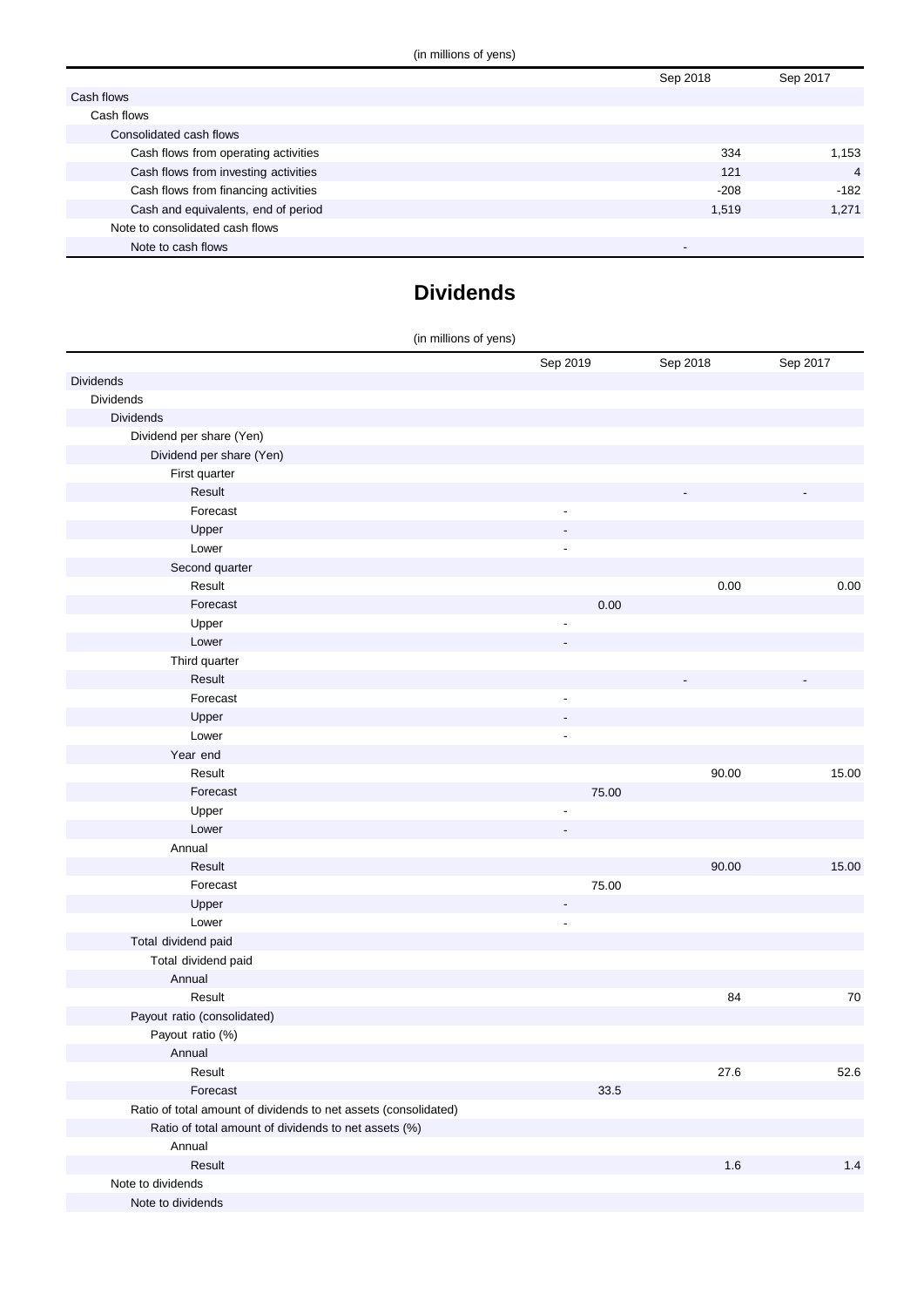Annual

※平成30年4月1日

30

平成30年9月期の1

18

**Forecasts**

(in millions of yens)

|                                         | Sep 2019                 | Mar 2019                 |
|-----------------------------------------|--------------------------|--------------------------|
| Forecasts                               |                          |                          |
| Forecasts                               |                          |                          |
|                                         | 31                       |                          |
| Title for forecasts                     |                          |                          |
|                                         | $30\,$<br>10<br>31<br>30 |                          |
| Preamble to consolidated forecasts      |                          |                          |
| Preamble to forecasts                   |                          |                          |
| Main table of consolidated forecasts    |                          |                          |
| Net sales                               |                          |                          |
| Net sales                               |                          |                          |
| Forecast                                | 31,900                   | 15,600                   |
| Upper                                   |                          |                          |
| Lower                                   |                          |                          |
| % change                                |                          |                          |
| Forecast                                | 0.5                      | $-7.3$                   |
| Upper                                   |                          |                          |
| Lower                                   |                          |                          |
| Operating profit                        |                          |                          |
| Operating profit                        |                          |                          |
| Forecast                                | 312                      | 156                      |
| Upper                                   |                          |                          |
| Lower                                   | $\overline{\phantom{a}}$ | $\overline{\phantom{a}}$ |
| % change                                |                          |                          |
| Forecast                                | 6.6                      | $-49.2$                  |
| Upper                                   |                          |                          |
| Lower                                   | $\overline{\phantom{a}}$ | $\overline{\phantom{a}}$ |
| Ordinary profit                         |                          |                          |
| Ordinary profit                         |                          |                          |
| Forecast                                | 340                      | 176                      |
| Upper                                   |                          |                          |
| Lower                                   |                          |                          |
| % change                                |                          |                          |
| Forecast                                | 2.0                      | $-46.0$                  |
| Upper                                   |                          |                          |
| Lower                                   |                          |                          |
| Profit attributable to owners of parent |                          |                          |
| Profit attributable to owners of parent |                          |                          |
| Forecast                                | 210                      | 106                      |
| Upper                                   | $\overline{\phantom{a}}$ |                          |
| Lower                                   | $\tilde{\phantom{a}}$    | $\overline{\phantom{a}}$ |
| % change                                |                          |                          |
| Forecast                                | $-31.3$                  | $-67.7$                  |
| Upper                                   |                          |                          |
| Lower                                   |                          | $\overline{\phantom{a}}$ |
| Basic earnings per share (Yen)          |                          |                          |
| Basic earnings per share (Yen)          |                          |                          |
| Forecast                                | 224.04                   | 113.09                   |
|                                         |                          |                          |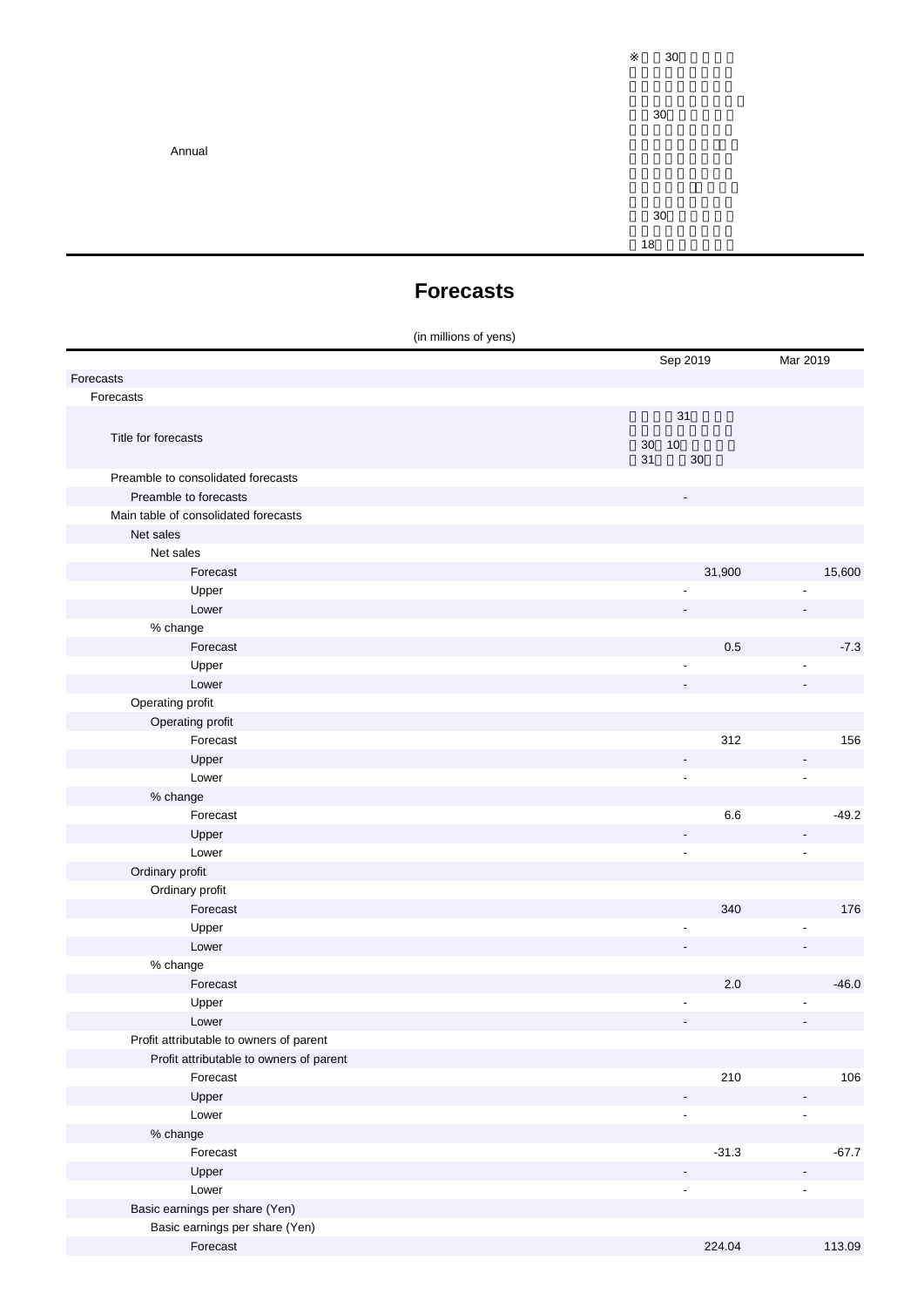| Upper                          |                          |                          |
|--------------------------------|--------------------------|--------------------------|
| Lower                          | $\overline{\phantom{a}}$ | $\overline{\phantom{a}}$ |
| Note to consolidated forecasts |                          |                          |
|                                | 30                       |                          |
| Note to forecasts              | 31                       |                          |

#### **Notes-Material changes in subsidiaries during this period changes in scope of consolidations resulting from change in subsidiaries**

|                                                                                                                                   | Sep 2018 |
|-----------------------------------------------------------------------------------------------------------------------------------|----------|
| Material changes in subsidiaries during this period (Changes in scope of<br>consolidations resulting from change is subsidiaries) |          |
| Material changes in subsidiaries during this period (Changes in scope of<br>consolidations resulting from change is subsidiaries) |          |
| <b>Others</b>                                                                                                                     |          |
| Material changes in subsidiaries during this period (Changes in scope<br>of consolidations resulting from change is subsidiaries) |          |
| Material changes in subsidiaries during this period (Changes in<br>scope of consolidations resulting from change is subsidiaries) |          |
| Number of subsidiaries newly consolidated                                                                                         |          |
| Name of subsidiaries newly consolidated                                                                                           |          |
| Number of subsidiaries excluded from consolidation                                                                                |          |
| Name of subsidiaries excluded from consolidation                                                                                  |          |
| Note to material changes in subsidiaries during this period                                                                       |          |
| Note to material changes in subsidiaries during this period                                                                       |          |

#### **Notes-Changes in accounting policies and accounting estimates retrospective restatement**

|                                                                                               | Sep 2018 |
|-----------------------------------------------------------------------------------------------|----------|
| Changes in accounting policies and accounting estimates, retrospective<br>restatement         |          |
| Changes in accounting policies and accounting estimates, retrospective<br>restatement         |          |
| <b>Others</b>                                                                                 |          |
| Changes in accounting policies and accounting estimates,<br>retrospective restatement         |          |
| Changes in accounting policies based on revisions of accounting<br>standard                   |          |
| Changes in accounting policies other than ones based on<br>revisions of accounting standard   |          |
| Changes in accounting estimates                                                               |          |
| Retrospective restatement                                                                     |          |
| Note to changes in accounting policies and accounting estimates,<br>retrospective restatement |          |
| Note to changes in accounting policies and accounting estimates,<br>retrospective restatement |          |

### **Notes-Number of issued and outstanding shares common stock**

|                                                        | Sep 2018 | Sep 2017 |
|--------------------------------------------------------|----------|----------|
| Number of issued and outstanding shares (common stock) |          |          |
| Number of issued and outstanding shares (common stock) |          |          |
| Others                                                 |          |          |

Number of issued and outstanding shares (common stock)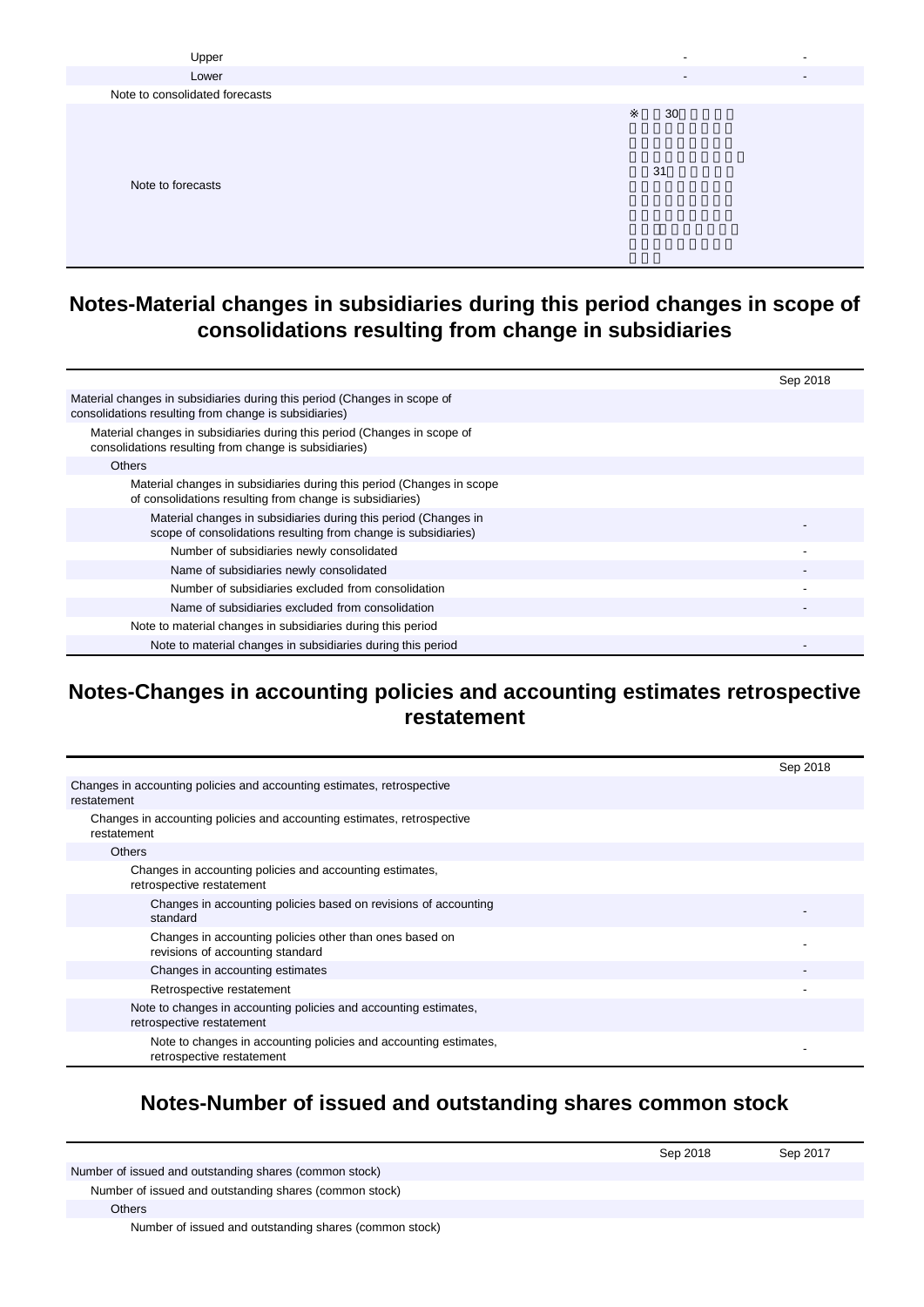| Number of issued and outstanding shares at the end of fiscal year<br>(including treasury stock) | 960,000 | 960,000 |
|-------------------------------------------------------------------------------------------------|---------|---------|
| Number of treasury stock at the end of fiscal year                                              | 22,677  | 22,563  |
| Average number of shares                                                                        | 937,378 | 937,543 |
| Note to number of issued and outstanding shares (common stock)                                  |         |         |
| Note to number of issued and outstanding shares (common stock)                                  | 30      |         |

## **Business Results-Overview of nonconsolidated operating results**

| (in millions of yens)                          |          |          |
|------------------------------------------------|----------|----------|
|                                                | Sep 2018 | Sep 2017 |
| Non-consolidated operating results             |          |          |
| Non-consolidated operating results             |          |          |
| Non-consolidated operating results             |          |          |
| Non-consolidated income statements information |          |          |
| Net sales                                      |          |          |
| Net sales                                      | 24,611   | 23,260   |
| % change                                       | 5.8      | 4.7      |
| Operating profit                               |          |          |
| Operating profit                               | 310      | 249      |
| % change                                       | 24.3     | 32.0     |
| Ordinary profit                                |          |          |
| Ordinary profit                                | 347      | 286      |
| % change                                       | 21.1     | 28.6     |
| Profit                                         |          |          |
| Profit                                         | 218      | 219      |
| % change                                       | $-0.6$   | 81.9     |
| Other non-consolidated operating results       |          |          |
| Basic earnings per share (Yen)                 | 232.82   | 234.21   |
| Diluted earnings per share (Yen)               |          |          |
| Note to non-consolidated operating results     |          |          |
| Note to operating results                      | 30       |          |

## **Business Results-Overview of nonconsolidated financial positions**

| (in millions of yens)                        |          |          |  |
|----------------------------------------------|----------|----------|--|
|                                              | Sep 2018 | Sep 2017 |  |
| Non-consolidated financial positions         |          |          |  |
| Non-consolidated financial positions         |          |          |  |
| Non-consolidated financial positions         |          |          |  |
| Total assets                                 | 12,525   | 11,781   |  |
| Net assets                                   | 5,215    | 5,017    |  |
| Capital adequacy ratio (%)                   | 41.6     | 42.6     |  |
| Net assets per share (Yen)                   | 5,564.01 | 5,351.85 |  |
| Note to non-consolidated financial positions |          |          |  |
| Owner's equity                               | 5,215    | 5,017    |  |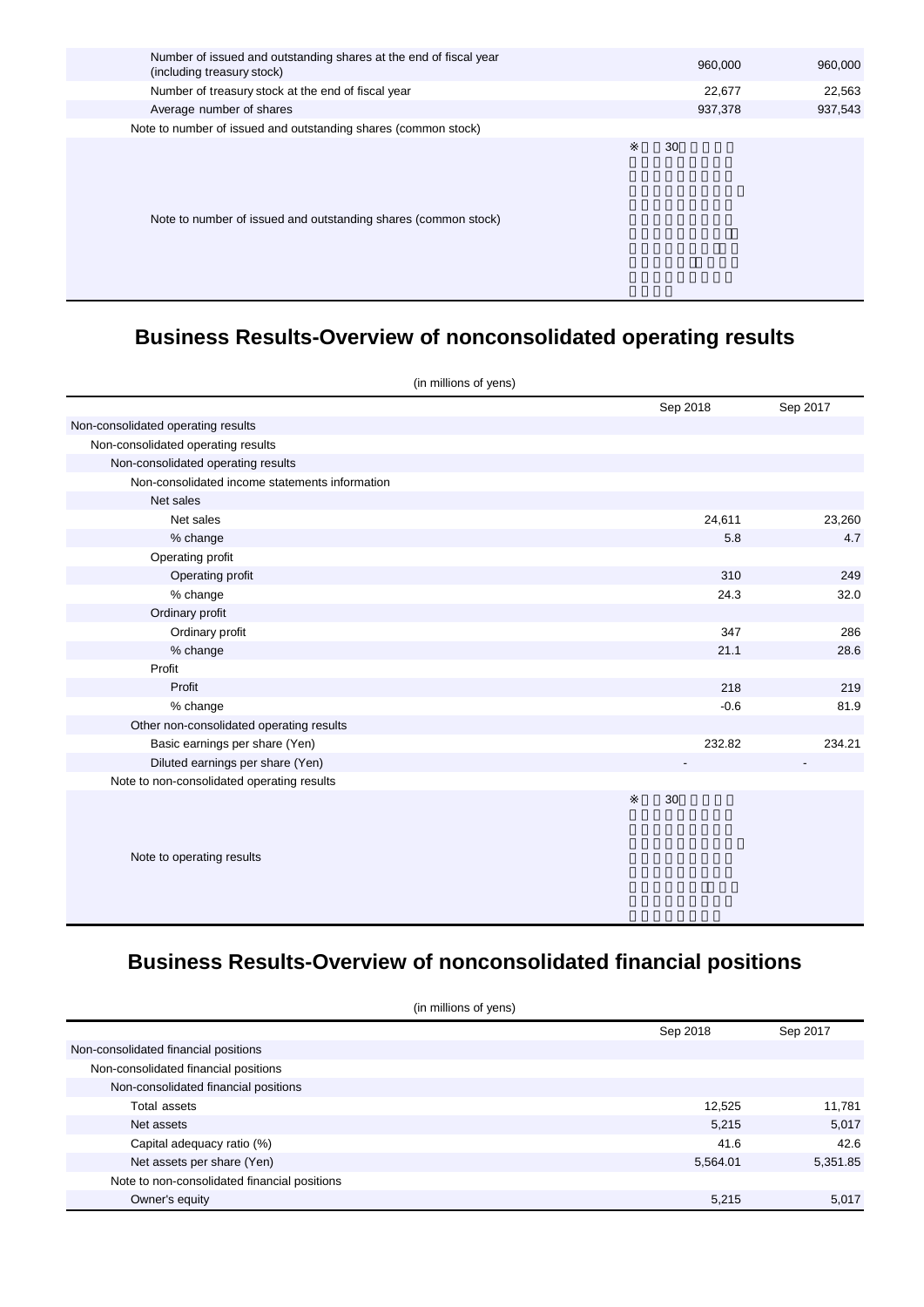#### **Business Results-Note to overview of nonconsolidated business results**

|                                            | Sep 2018 |
|--------------------------------------------|----------|
| Note to non-consolidated financial results |          |
| Note to non-consolidated financial results |          |
| Note to non-consolidated financial results |          |
|                                            | 30       |
|                                            |          |
|                                            |          |

Note to financial results

### **Overview of nonconsolidated Forecasts**

| (in millions of yens)                    |                      |                |
|------------------------------------------|----------------------|----------------|
|                                          | Sep 2019             | Mar 2019       |
| Non-consolidated forecasts               |                      |                |
| Non-consolidated forecasts               |                      |                |
|                                          | 31                   |                |
| Title for forecasts                      |                      |                |
|                                          | 30<br>10<br>31<br>30 |                |
| Preamble to non-consolidated forecasts   |                      |                |
| Preamble to forecasts                    |                      |                |
| Main table of non-consolidated forecasts |                      |                |
| Net sales                                |                      |                |
| Net sales                                |                      |                |
| Forecast                                 | 24,850               | 12,100         |
| Upper                                    |                      |                |
| Lower                                    |                      |                |
| % change                                 |                      |                |
| Forecast                                 | 1.0                  | $-7.3$         |
| Upper                                    |                      |                |
| Lower                                    |                      | ÷.             |
| Ordinary profit                          |                      |                |
| Ordinary profit                          |                      |                |
| Forecast                                 | 330                  | 170            |
| Upper                                    | Ĭ.                   | ÷,             |
| Lower                                    | $\blacksquare$       | $\Box$         |
| % change                                 |                      |                |
| Forecast                                 | $-0.5$               | $-49.1$        |
| Upper                                    |                      |                |
| Lower                                    | $\frac{1}{2}$        | $\blacksquare$ |
| Profit                                   |                      |                |
| Profit                                   |                      |                |
| Forecast                                 | 205                  | 103            |
| Upper                                    |                      |                |
| Lower                                    |                      |                |
| % change                                 |                      |                |
| Forecast                                 | $-6.1$               | $-53.4$        |
| Upper<br>Lower                           | ٠                    |                |
| Basic earnings per share (Yen)           |                      |                |
| Basic earnings per share (Yen)           |                      |                |
| Forecast                                 | 218.71               | 109.89         |
| Upper                                    | $\overline{a}$       | $\overline{a}$ |
| Lower                                    | ÷.                   | $\overline{a}$ |
| Note to non-consolidated forecasts       |                      |                |